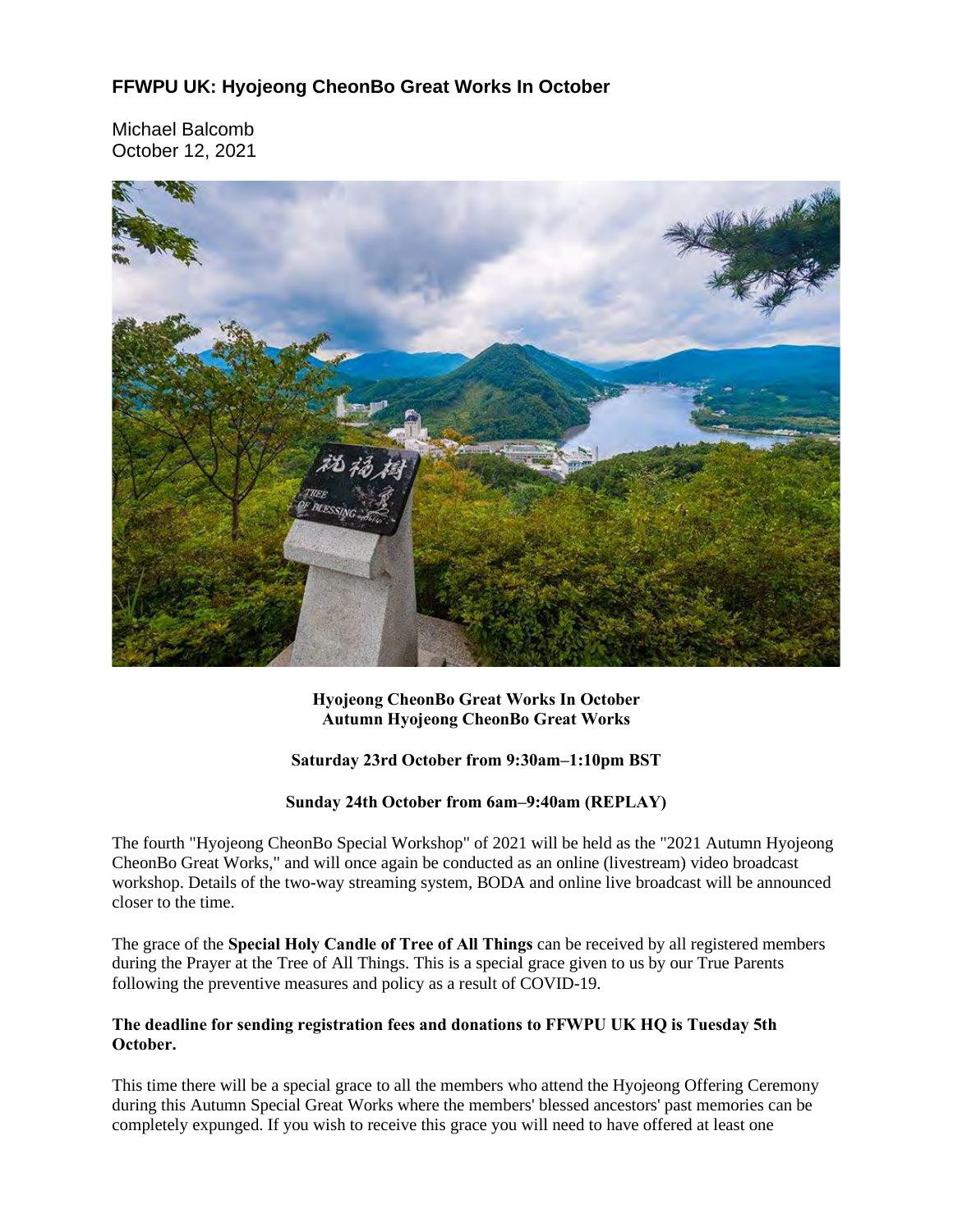Hyojeong Offering Paper in your name at HJ Heaven and Earth CheonBo Training Center since 2021 August Special Great Works.

| Date                                   |                                                                  | Event                                                                                                                                                                              | Note                                                                                   |
|----------------------------------------|------------------------------------------------------------------|------------------------------------------------------------------------------------------------------------------------------------------------------------------------------------|----------------------------------------------------------------------------------------|
| October 23<br>(Sat)<br>$17:30 - 21:10$ | Pre-opening<br>Ceremony: Hyojeong<br>Cultural Event              | Various Performances                                                                                                                                                               | <b>BODA</b> two-way<br><b>Broadcast and Online</b><br>Live broadcast                   |
|                                        | Part 1: Hyeong<br>CheonBo Special<br><b>Chanyang Session</b>     | Commemorative Video,<br>Chanyang Session (Hyojeong<br><b>Ancestor Liberation</b><br>Ceremony)                                                                                      |                                                                                        |
|                                        | Part 2: Hyojeong<br>CheonBo Special<br>Commemorative<br>Ceremony | Peace Offering, Welcoming<br>Address, Congratulatory<br>Address, Hyojeong Offering<br>Ceremony, Prayer at the Tree<br>of All Things, HyoJeong<br>Ancestor Blessing Ceremony        |                                                                                        |
| October 24<br>(Sun)<br>$14:00 - 17:40$ | Pre-opening<br>Ceremony: Hyojeong<br><b>Cultural Event</b>       | Various Performances                                                                                                                                                               | Online Broadcast<br>Either Live Broadcast<br>or Replay of recorded<br>of previous day] |
|                                        | Part 1: Hyojeong<br>CheonBo Special<br><b>Chanyang Session</b>   | Commemorative Video,<br>Chanyang Session (Hyojeong<br>Ancestor Liberation<br>Ceremony)                                                                                             |                                                                                        |
|                                        | Part 2: Hyojeong<br>CheonBo Special<br>Commemorative<br>Ceremony | Peace Offering, Welcoming<br>Address, Congratulatory<br>Address, Hyojeong Offering<br>Ceremony, Prayer at the Tree<br>of All Things, HyoJeong<br><b>Ancestor Blessing Ceremony</b> |                                                                                        |

*Please note that the times stated above are in Korean time and subject to change*

# **Graces Available During This Event**

- 1) Ancestor and Collateral Liberation
- 2) Ancestor Blessing and Collateral Blessing of Married Spirits
- 3) Central Evil Spirit Removal
- 4) Self-Liberation Reservation
- 5) Cleansing of the Fetus of un-born children
- 6) Hyojeong Offering Papers

7) Expunging the ancestors memories of the sins from their past life (available to the members who offer a HJ Offering Paper during this event and attend the Hyojeong Offering Ceremony which is part of the program)